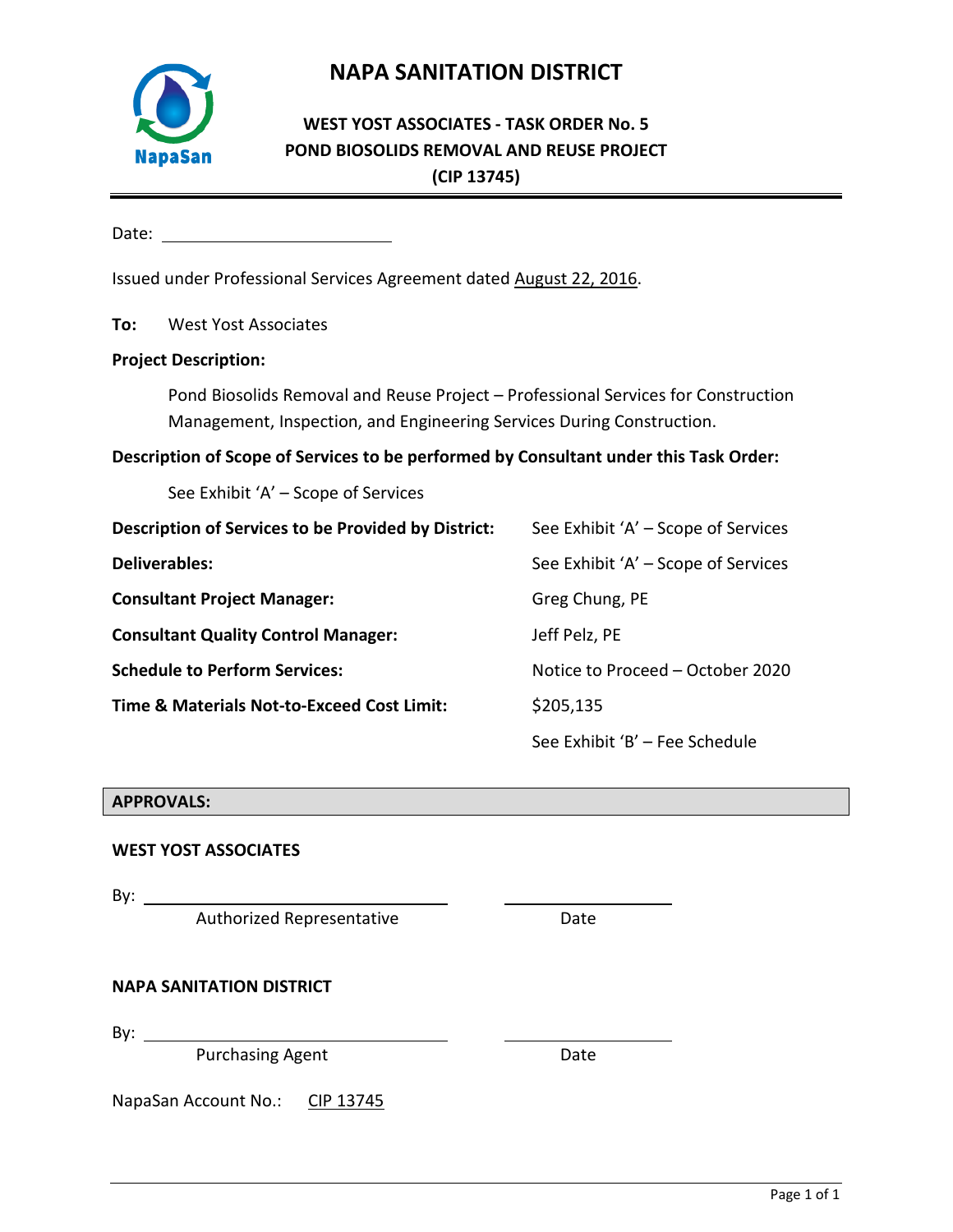## **Napa Sanitation District Pond No. 1 Biosolids Removal Project West Yost - Construction Management Scope of Work**

### **1. Pre-Construction Phase**

**1.1. Pre-Construction Conference / NTP –** West Yost will prepare the agenda, conduct the pre-construction meeting and prepare the summary of the meeting for record purposes. The agenda will include a review of the contract administrative requirements and the details of mobilization and the 60 days of operation. Open items will be carried over to the first Progress Meeting. The District will prepare the construction contract Notice to Proceed (NTP), and issue to the general contractor (GC).

**1.2. Document Preconstruction Existing Conditions –** West Yost will document the preconstruction conditions at the District's treatment plant and the ingress/egress of the hauling transport trucks through the plant to document the existing condition of the roadways, curbs, signage, landscaping, etc. to confirm how everything will need to be restored at the completion of the contract.

**1.3. Setup of Construction Site –** West Yost will coordinate with the GC and the District's Project Manager the mobilization of the GC's material and equipment needed to perform the sludge removal. This initial effort will also be used to setup the lines of communication between the District staff, West Yost staff, and the GC. The document control system will also be setup as part this task and any training needed by the District or the GC will be given by West Yost.

### **2. Construction Phase**

**2.1 Project Management –** West Yost will provide project management oversight from its project leadership staff members. The services include assessing potential risk factors, planning approaches to resolve issues, monitoring the services provided by the entire project team (that includes West Yost and the general contractor), assisting the District in any critical decision making, and ensuring that the scope of work promised in this document are delivered and to the satisfaction of the District.

**2.2 Correspondence / Document Control –** West Yost will be the point of contact for all matters related to the administration of the construction contract with the GC selected for the project. All correspondence in and out related to the project will be through the West Yost CM. This includes maintaining the project records in a web-based document control system (DCS) – Procore. West Yost will provide training and access to the District, designer, and GC for their use in processing correspondence, submittals, RFIs, progress payments, and change orders – if necessary.

**2.3 Issues Management –** West Yost will create and maintain a Potential Change Order log that will be used to track project issues that have been identified by the GC through RFIs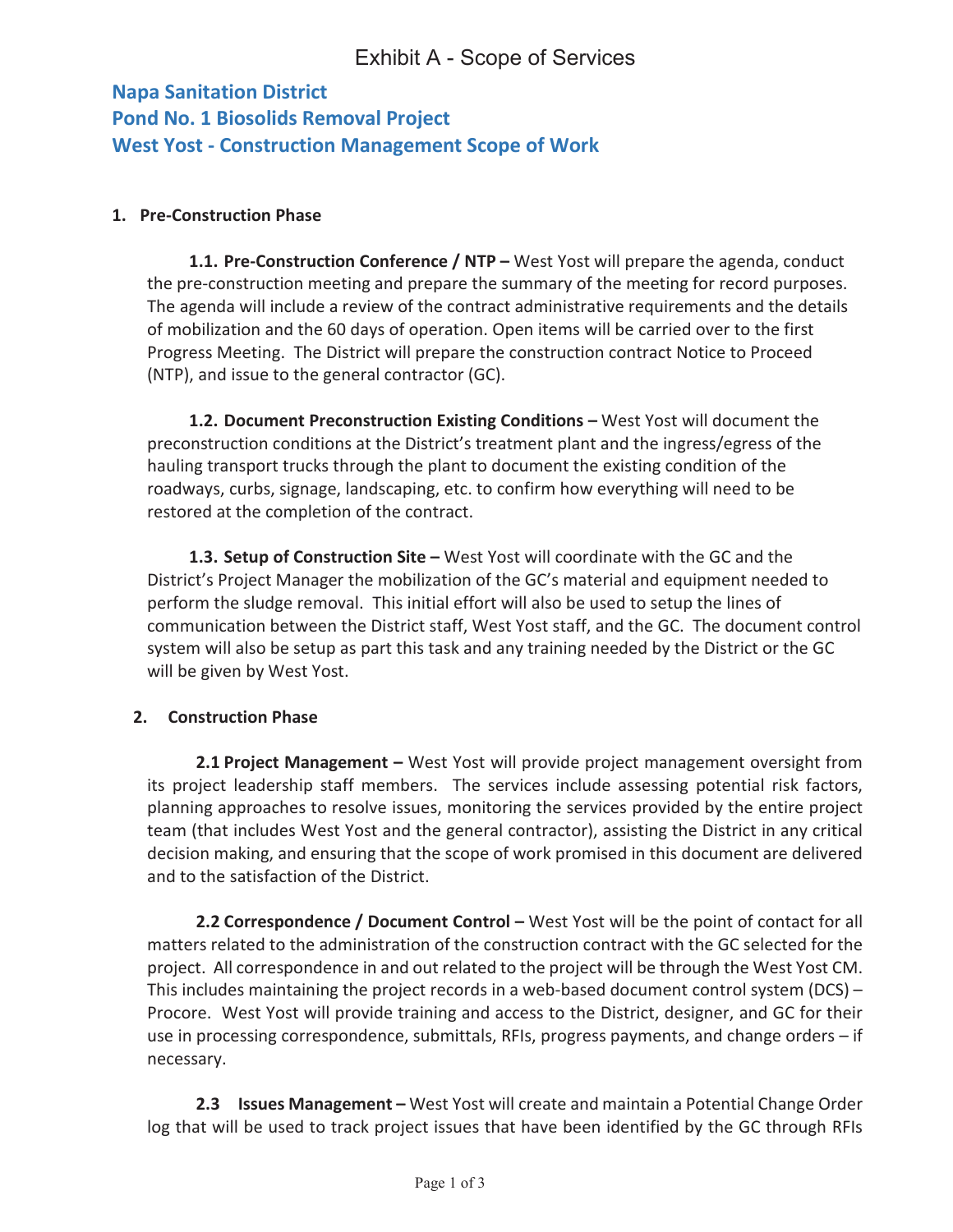and/or Change Order Requests, or from the District that are deemed "owner initiated changes" Management of the issues will involve establishing merit, preparing a rough order-ofmagnitude cost estimate, and reviewing potential time impacts. We will create an "Exposure Log" to provide an estimate of potential costs to the project. If the issue is deemed as an additional scope of work to the GC a request for quotation will be issued to the GC. If there is dispute with entitlement, the resolution will utilize an issue escalation process to resolve the matter at higher management levels of West Yost, the District and GC.

**2.4 Progress Payments –** West Yost will review the GC's monthly progress payments requests based on the weights and quantities of material removed from the storage pond each month. We will track – separate from the GC, the quantity of the material removed, dewatered, and adjusted based on the actual moisture content of each load hauled to the landfill by the GC. Adjustments for the wet amount removed will be calculated using data obtained by the District's lab measuring the moisture content and computed using an Excel spreadsheet. A comparison will be made with the GC before the formal payment request is made by the GC. Upon reaching agreement with the GC, West Yost will approve the payment request and recommend to the District that it process the payment, and track payment received by the GC to confirm payment is in accordance with prompt payment regulations. We will establish this procedure at the Preconstruction Conference. Also, related to Labor Compliance, West Yost will request a copy of the GC's certified payrolls and perform a cursory review. The reports will be kept in the DCS software for ease of access. No other work related to Labor Compliance will be performed.

**2.5 Submittals –** West Yost will receive all certifications, work plans, schedules, etc. that are required of this construction contract and will upload them into the DCS. The submittals that are related to the design shall be forwarded to the design consultant for their review and comment. Once the design consultant completes their review they will forward their comments to West Yost. We will input the review comments into the DCS and formally return the submittal to the GC. Logs will be maintained showing submittals in for review, submittals that have been returned with Amend and Resubmit status, and submittals not yet transmitted by the GC. Construction related submittals such as work plans, safety plans, stormwater pollution control plans, etc. will be reviewed by West Yost with the submittal and comments transmitted to the engineer of record for their records.

**2.6 RFIs –** West Yost will receive all RFIs generated and issued by the GC and will upload each into the DCS. Responses by the design consultant will be reviewed for completeness and if found satisfactory, the RFI will be returned to the GC. If the response appears to have changed the contract scope, quality, or time a potential change order (PCO) number will be assigned and used to track its resolution to closeout. Logs will be generated and be discussed during the weekly progress coordination meetings.

**2.7 Progress / Coordination Meetings –** West Yost will prepare agendas, conduct biweekly progress meetings with the GC, design consultant, District staff, and other members of the project team to review overall progress, coordination, and communication related to safety, submittals, RFIs, changes, progress payments, coordination with plant operations, progress schedules, and quality. If other special meetings are necessary, West Yost will conduct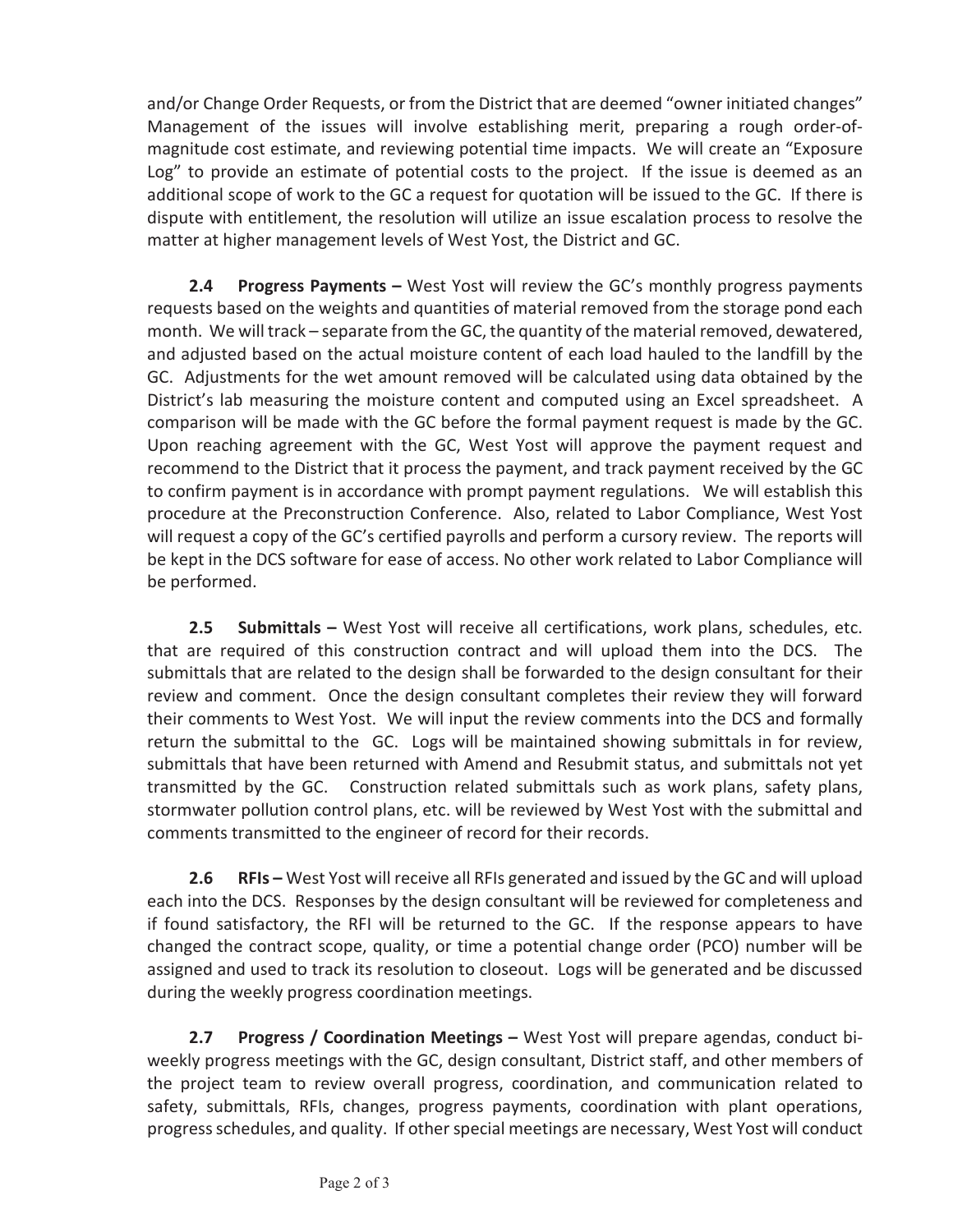and collect summaries of the discussions. Open items will be tracked to completion. The meetings will be documented in the DCS.

**2.8 Daily Observation, Sampling, and Record Keeping –** West Yost will provide the dayto-day observation and record keeping of the GC's performance of the work. The observation will include confirmation that the work being performed is being done safely, the work zones are being adhered to, and the overall housekeeping of the work zones are being properly maintained. The collection of samples of the dewatered sludge prior to off-hauling created by the GC's processing efforts will be made by the inspector and delivered to the District's lab for testing. The sample containers will be provided by the District. Daily reports will be made by the inspector that include a summary of the weather and conditions of the site, the type and quantity of equipment and manpower on-site, and a general description of the work performed and the quantity of off-hauling that was made that day. Photos of the work that will be date stamped will be included with the daily report.

**2.9 Weekly Reporting Review and Final Report Review –** West Yost will review the weekly and final reports prepared by the GC. Comments and/or questions will be addressed to the GC.

**2.10Punchlist and Final Inspection –** West Yost will arrange a final inspection once the GC requests Substantial Completion. The inspection will create a final punchlist of work items remaining to be completed. The punchlist will be transmitted to the GC with the decision on the substantial completion request. The remainder of the contract will be to confirm that the items on the punchlist have been addressed and any other remaining deliverables are received. West Yost will confirm that aspects of the project administration have been completed. It will address any outstanding stop notices and request that all suppliers and subcontractors come forward if payments for their services have not been made or other payment issues may exist so that the release of retention can be made by the District.